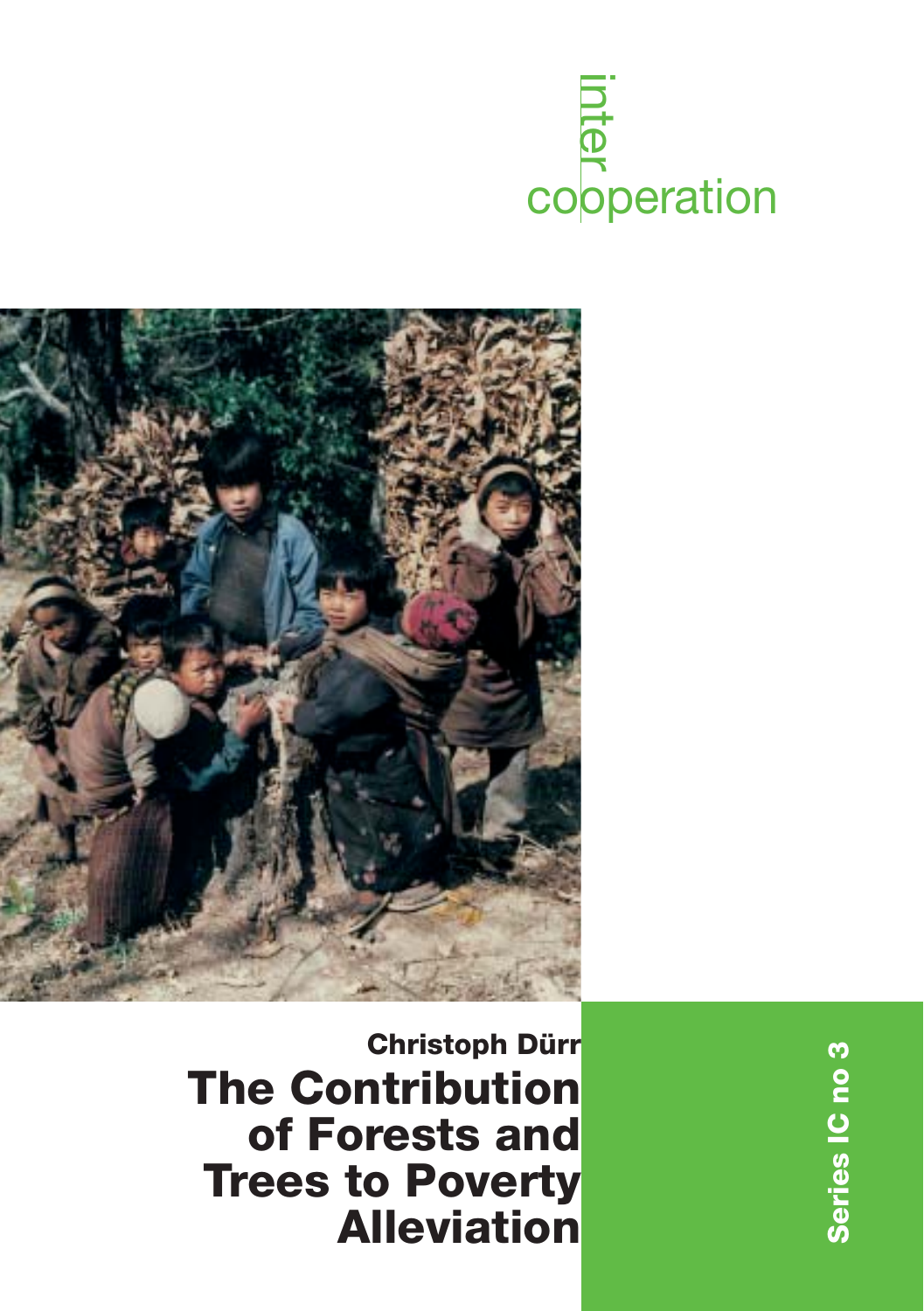Published by:

- Intercooperation, Swiss Organisation for Development and Cooperation, 3001 Bern
- SDC, Swiss Agency for Development and Cooperation, 3003 Bern
- Working Group on the Role of Trees and Forests in Development Cooperation

### Author and Editors:

This paper has been written and compiled by Christoph Dürr and is based on a study commissioned by the Swiss Agency for Development and Cooperation (SDC). The study was initiated and given expert advice and encouragement by the Working Group on the Role of Trees in Development Cooperation. This group comprises members of SDC, the Swiss Agency for the Environment, Forests and Landscape (SAEFL), the State Secretariat for Economic Affairs (seco), the Swiss Federal Institute of Technology Zurich (ETH Zurich), Intercooperation and Helvetas and disseminates information about the important contribution trees and forests can make to sustainable rural development, both as an integral part of nature or landscape and as a vital factor in global environmental policies (http://www.forestflash.ch).

The Working Group wants to extend the understanding of trees and forests beyond the context of natural resources, landscape and environment into transversal categories such as empowerment, gender and poverty. The objective is to lobby opinion leaders and the people responsible for the distribution of funds so that they will introduce these contexts into the national and international debates about development cooperation. The work of the group is also based on the firm belief that a successful fight against poverty would contribute to relieving the ecological pressure many of the world's forests are currently subjected to. The Working Group consists of the following members: Daniel Birchmeier, seco Jürgen Blaser, Intercooperation Christoph Dürr, Intercooperation Christian Küchli, SAEFL Ulrich Lutz, SDC Hans Schaltenbrand, Helvetas Adrian Sommer, SDC Jean-Pierre Sorg, ETH Zurich The author would like to thank Arnold Egli for his constructive criticism in reviewing the paper.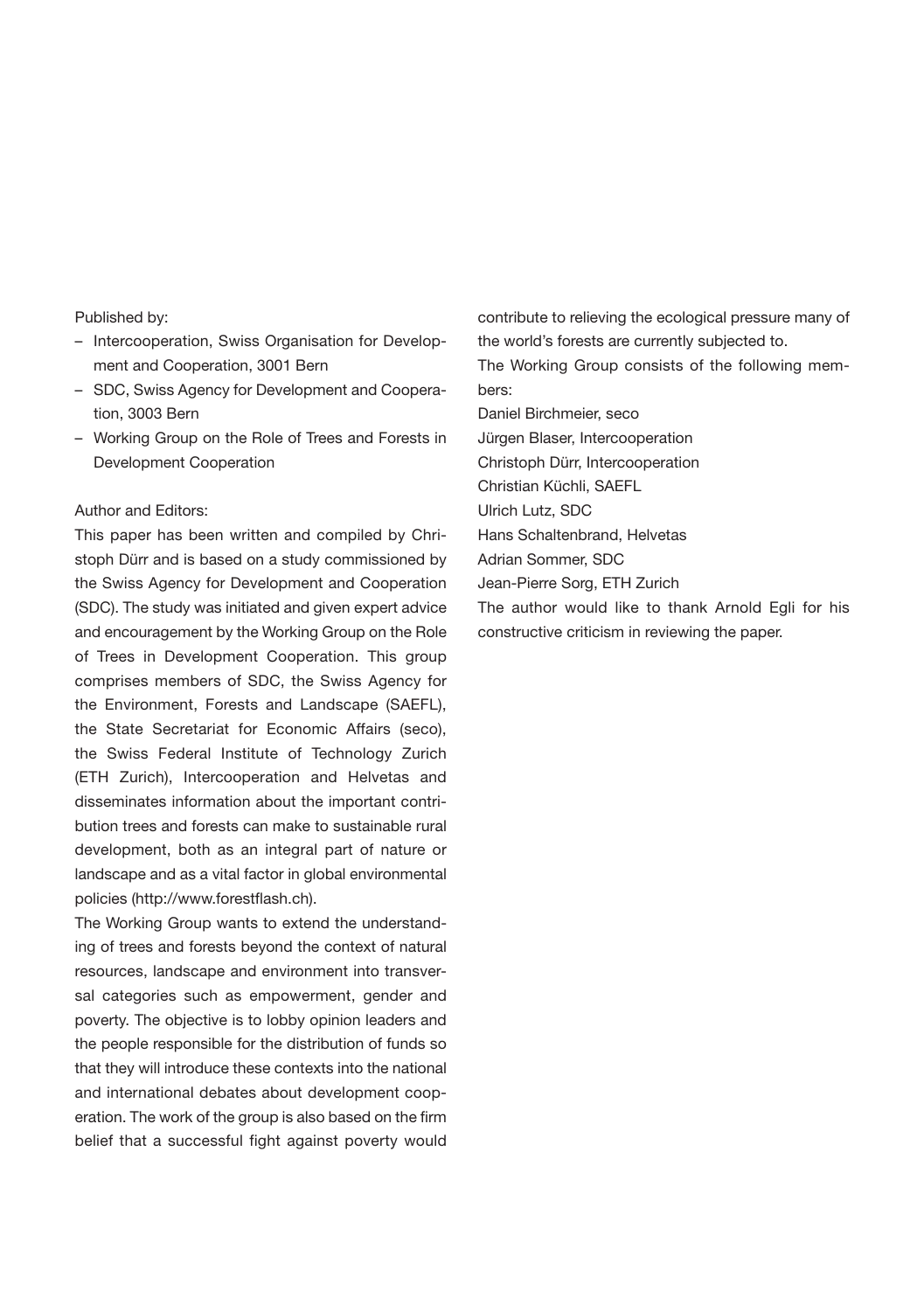# **Preface to the publication «The Contribution of Forests and Trees to Poverty Alleviation»**

Forests and poverty: at first glance, these two terms seem to have little in common. Citizens of the developed world would much more readily associate forests with ideas of leisure and luxury. Our image of poverty is rather one of ramshackle huts in urban squatter areas. This, however, is only one aspect of a much wider phenomenon. The poor and poorest in the developing countries are often living off the forests, with the forests, inside the forests. The poor – in particular women and children – often rely heavily on the products and resources the forests have to offer: not so much different, as a matter of fact, from the situation in our own countries as little as a hundred years ago. The poor are often the landless and need to have free access to the resources of the forests in order to survive. This is why the poor cannot afford to be indifferent to questions of «what happens to their forests». The related question, on the other hand, of how to involve the poor in the management of the forest resources, maybe even how to help them to overcome their poverty with their help, will have a decisive impact on the future of the forests in these parts of the world. The poor must be helped and supported in their efforts to advocate and assert their own interests. Switzerland with its wide range of experiences in cooperative forest management and decentralised administration structures is in a unique position to make an important contribution here.

This study, written by Christoph Dürr and sponsored jointly by SDC, the Working Group for Trees and Forests in Development Cooperation and Intercooperation, presents the frequently complex interactive mechanisms between forests and poverty in precise, yet always lucid and easily understandable terms. We would like everybody to read it who deals with questions of rural poverty or forest management in the context of international cooperation.

Felix von Sury Director Intercooperation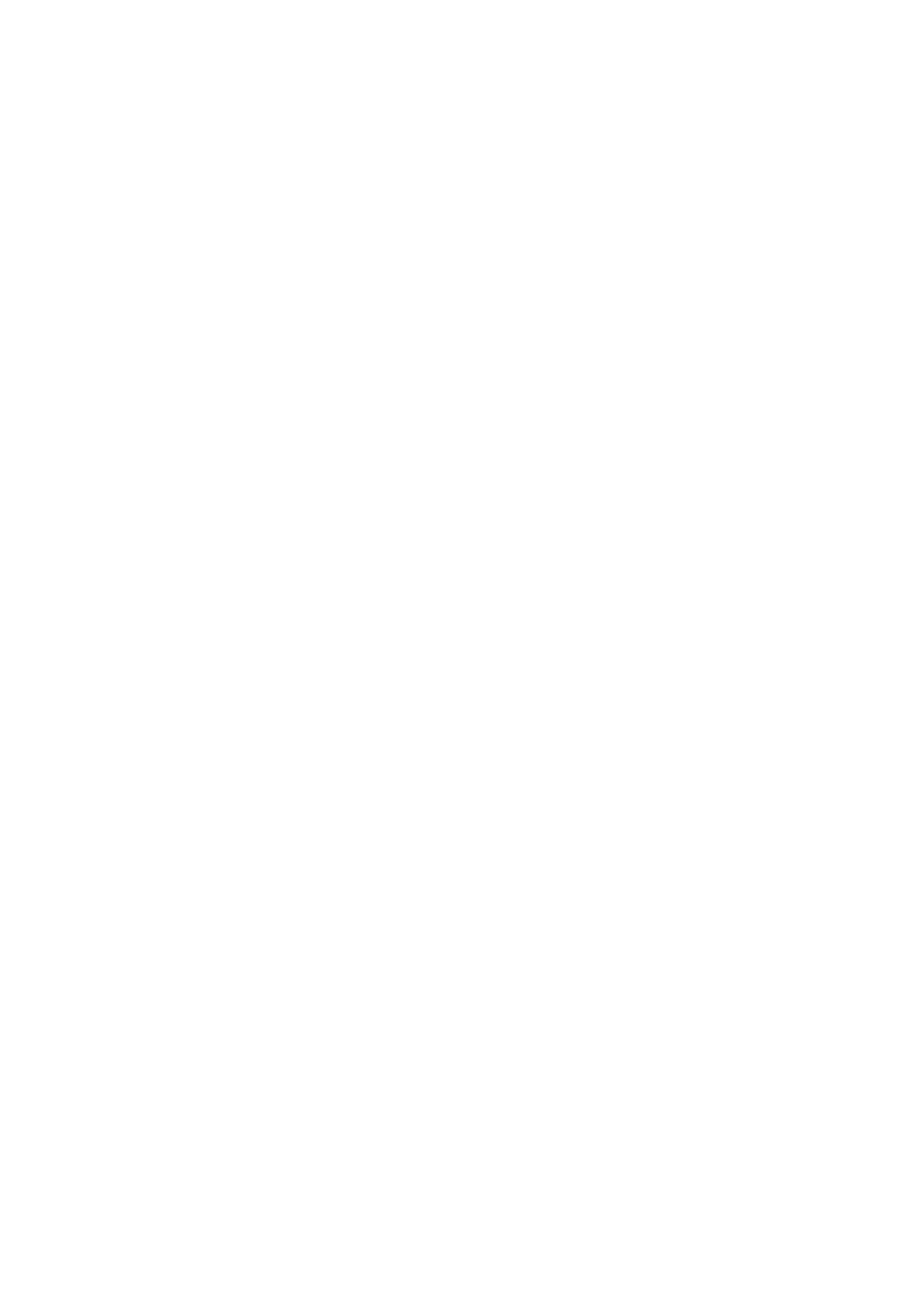# **The Contribution of Forests and Trees to Poverty Alleviation – Some Reflections**

|   | <b>Introduction</b>                                                                                                   | 4  |
|---|-----------------------------------------------------------------------------------------------------------------------|----|
|   | 1 What factors are causing the poverty<br>of population groups who depend on forest<br>products for their livelihood? | 6  |
|   | 2 How can the use of forest resources help<br>to improve the living conditions of the poor?                           | 10 |
|   | 3 What must be done to make trees and forests<br>more useful for the poor?                                            | 14 |
| 4 | What conclusions need to be drawn,<br>what steps need to be taken?                                                    | 17 |
|   |                                                                                                                       |    |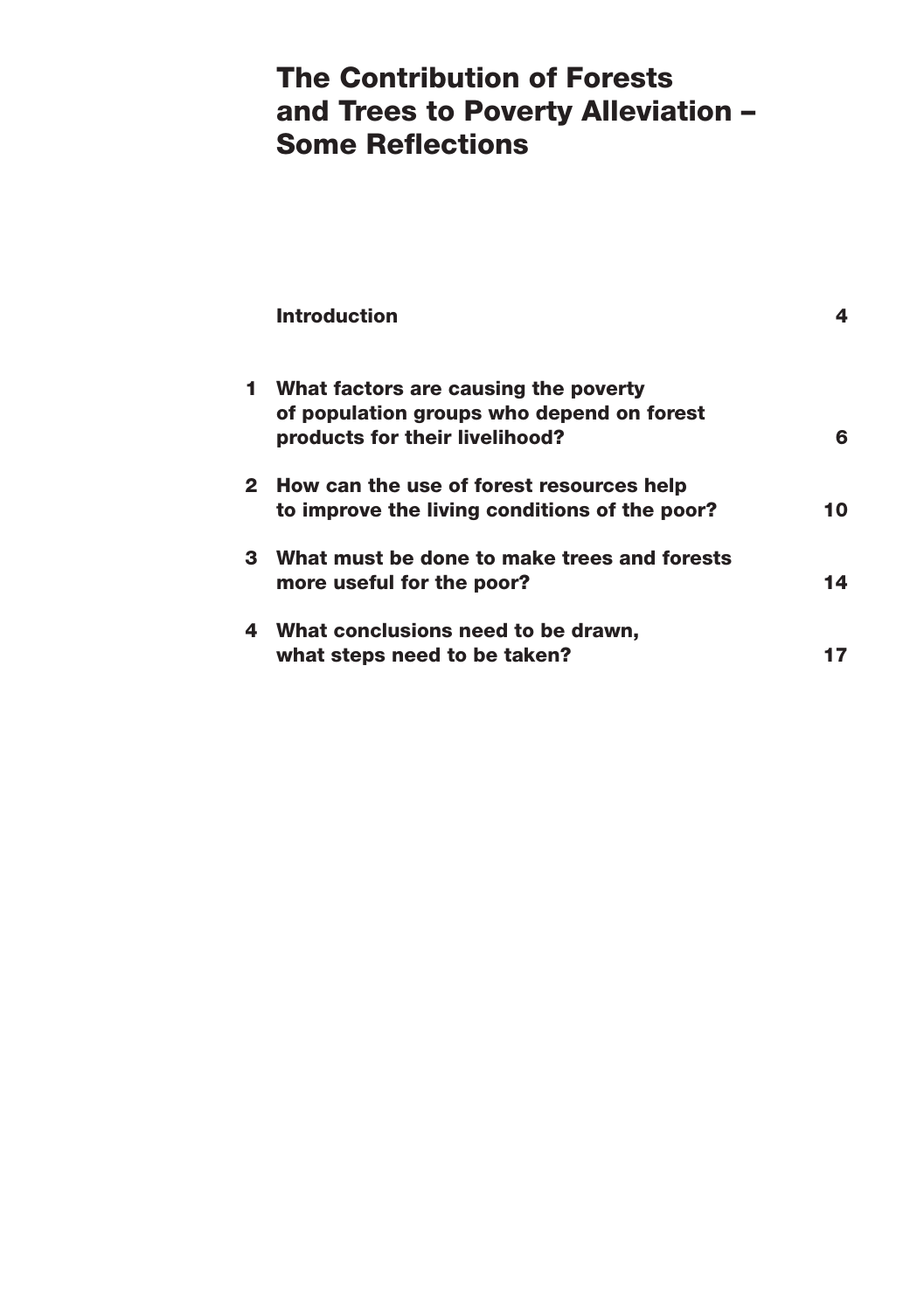### **Seminar on «Forests and Poverty» dated Nov. 17, 1999**

Four papers were presented: *How to Define Poverty and How to Fight it* (BÜRKI, Hansfranz; SDC); *The Fight Against Poverty in the Real World – An Example from Mali* (POSCHEN, Peter; ILO); *La Foresterie Sociale au Projet Crête Zaïre-Nil* (GASANA, James K.; Intercooperation) and *What Trees and Forests Can Contribute to the Fight Against Poverty* (EGLI, Arnold; Stäfa). The latter paper presented arguments in favour of giving trees and forests a more important part in the fight against poverty, a suggestion which was then discussed by the participants.

(Seminar documents can be requested under the address inforest@intercooperation.ch)

### The fight against poverty is one of the top priorities of both the Swiss and the international development policies. The United Nations has vowed to reduce global poverty by half until the year 2015. What contribution can *trees and forests* make in this context? This question was addressed by a seminar held in Bern in November 1999 (see box) on the invitation of the Working Group Trees and Forests in Development Cooperation. The seminar was triggered off by a SDC-sponsored analysis<sup>1</sup> dealing with the fight against poverty, the way it is addressed in official programmes and the pertinent international discussion.

# **Introduction**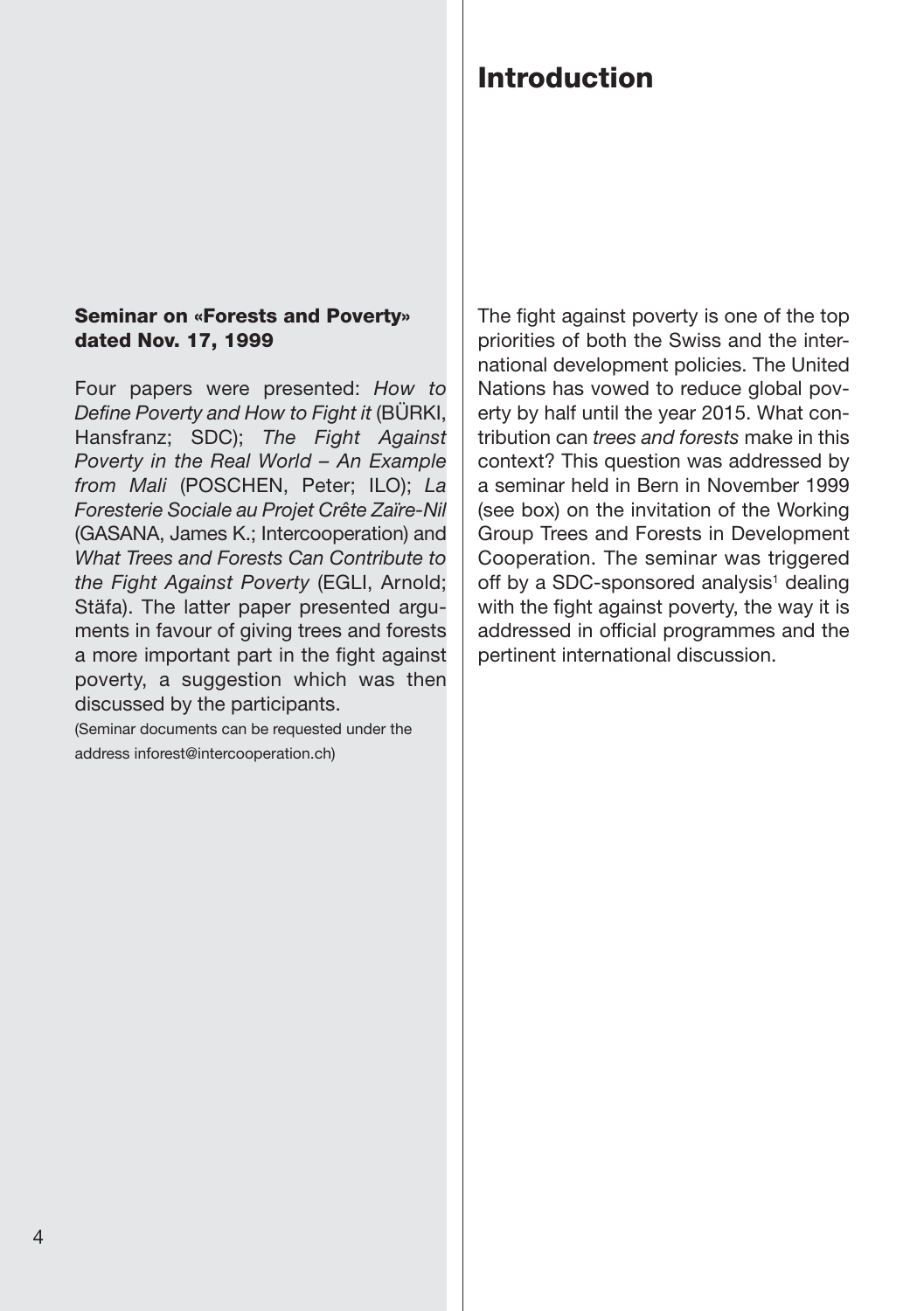### **Why this paper**

It is the objective of this paper to stimulate the discussion in Switzerland about questions related to the globally relevant topic of «forests and poverty». The following questions deserve more attention and need to be comprehensively dealt with – internationally, but also in Switzerland: *What factors are causing the poverty of population groups who depend on forest products for their livelihood? – How can the use of forest resources help to improve the living conditions of the poor? – What must be done to make trees and forests more useful for the poor?*

This paper is therefore addressed to all people who are dealing with these matters: the officials of SDC, the seco and the Swiss Federal Forestry Department in the SAEFL<sup>2</sup>, representatives of NGOs and the private sector and all people who are actively working to promote international development cooperation.

On two particular occasions, the fight against poverty and the use of natural resources will make headline news in the course of 2002: in connection with the review of the debate regarding sustainable development (*Agenda 21, RIO+10* in Johannesburg) and with events surrounding the *International Year of Mountains3* .

### **Why now**

A number of recent global developments have focused the attention on issues of «forests and poverty». The question what impact different kinds of forest use may have on the living conditions of the poor is currently explored by virtually all international development organisations. The World Bank intends to use the impact of forests on poverty alleviation as one of the three main pillars of its new forestry strategy (next to the economic sustainability and the protection of the biodiversity). Social criteria are also constantly gaining in importance for the certification of forests.

The question as to what extent the increasing environmental problems are caused by the growing gap between rich and poor reveals its relevance in the implementation strategies of the global environment charters – including the three most important strategies with a bearing on forests, anti-desertification measures in arid zones, the protection of biodiversity and the climate convention. The discussion of the role of trees as carbon sinks in the context of the Kyoto Protocol and the international readiness to invest considerable amounts of money into afforestation have demonstrated what impact different uses of trees and forests have on underprivileged and poor sections of the population. Measures to protect the environment on a global scale are urgently required, but it must be ensured that those made to pay for them will not be those who can least afford to do so.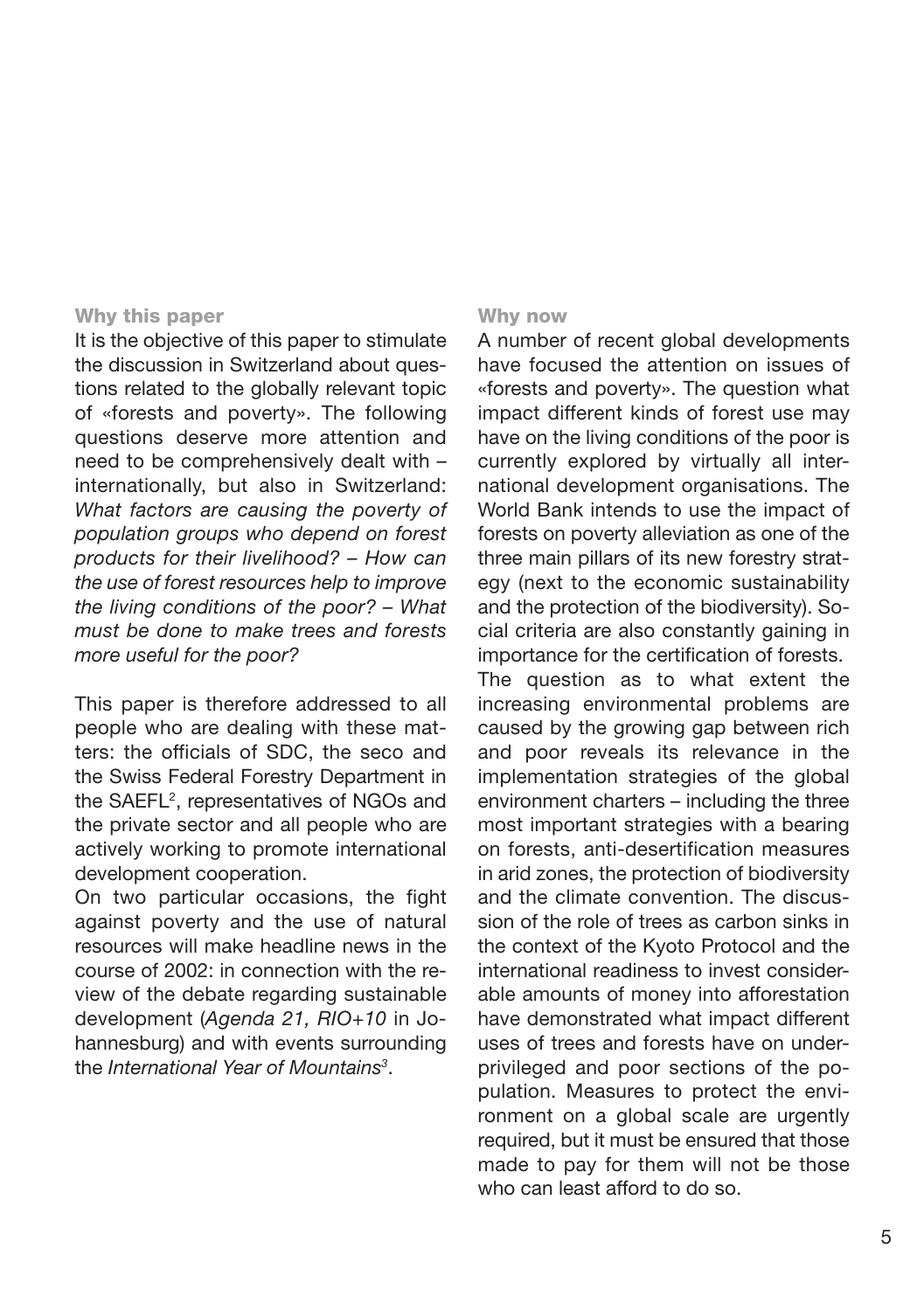## **What factors are causing the poverty of population groups who depend on forest products for their livelihood? 1**

### **Who are the poor?**

According to the World Bank, the poorest rural people are poorer than the urban poor. The poorer a family, the more it tends to rely on natural resources. This mainly affects *women and children*, who often do the bulk of the 'forest work' of gathering wood and tending the domestic animals. Population groups which depend strongly on forests include:

**Hunters** whose needs are partly or exclusively provided for by wild animals.

**Nomadic peasants** who temporarily harvest crops in tropical forests or arid zones. **Owners of livestock** whose animals graze in forests and who rely exclusively on forests in the dry season or periods of drought.

**Farmers**, though focused in their farm work on fields and pastures rather than on forests, may strongly depend on forest resources for animal feed, parts of their own diet, building materials and energy.

**Craft and commerce** (in the countryside and towns) have different relationships to forests. Forest products are bought and sold.

(from a background paper of the World Bank<sup>4</sup>)

### **The extent of global poverty**

Poverty cannot be defined through low average per-capita-income and unstable food resources alone. The fight against poverty is therefore a fight to improve living conditions across a wide range of areas. Forests can substantially help the poor to survive through bad harvests, long periods of drought, seasonal shortfalls and unexpected emergencies. If the extent of global poverty is to be reduced by half until 2015, it is vital that the needs of the poor are recognised and that their rights will be put under permanent protection.

The World Bank intends to use the impact of forests on the fight against poverty as one of the three main pillars of its new forestry strategy<sup>5</sup> – in full knowledge and awareness of the fact that 1.2 billion people (out of a global population of 6.0 billion) have a daily income of under \$1 and that 1.6 billion people rely heavily more or less on forest resources for their livelihood. These resources include both wood and non-wood products, combinations with agricultural forms of use and non-material services. Poor families often depend completely on forest resources for their fuel, animal feed and medical needs (medicinal herbs or plants).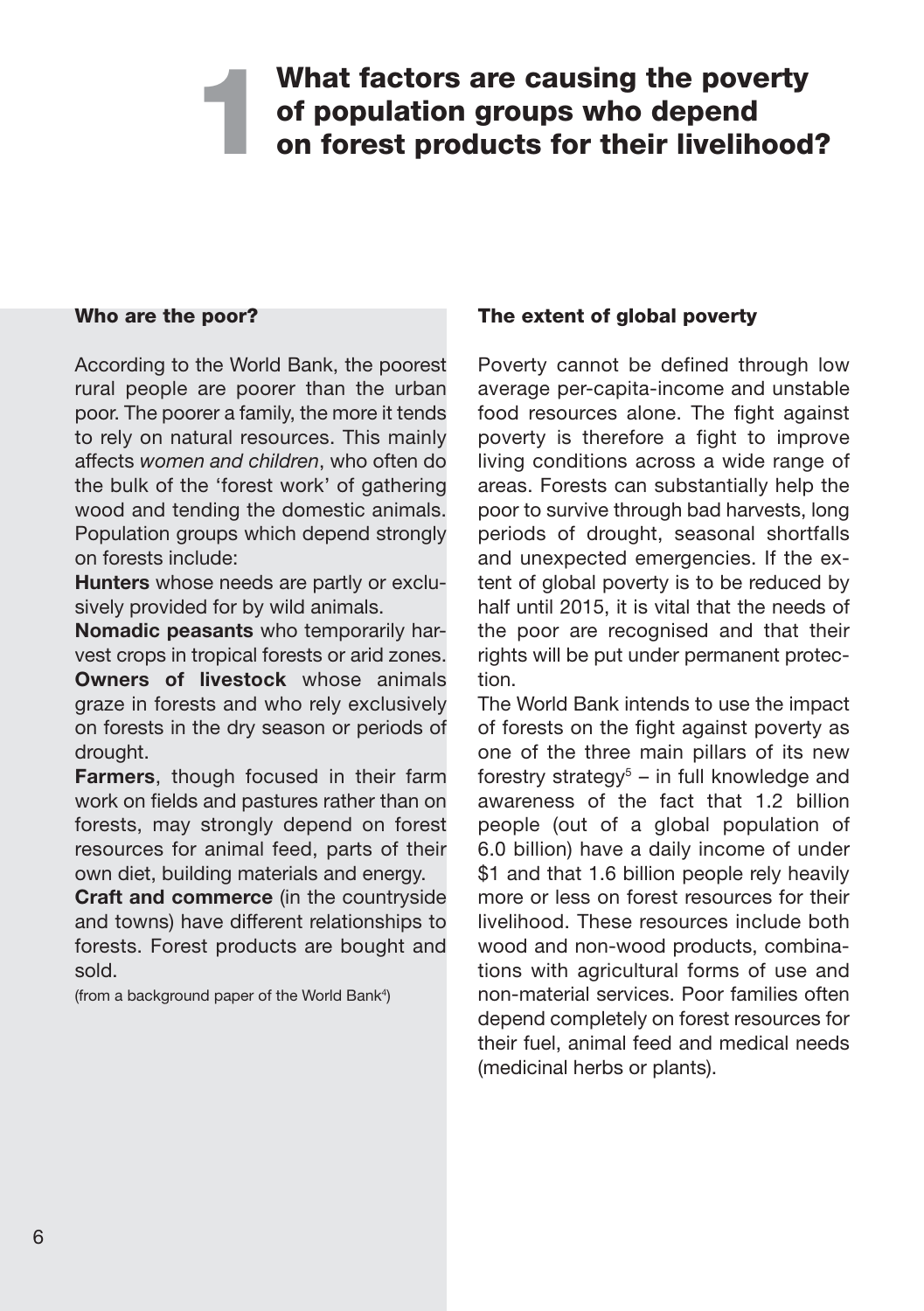### **Vital decisions are made by others and elsewhere**

Egli6 describes – based on literature studies and a wide range of case examples – the complex network of cause and effect connecting forests and poverty. How do shrinking forest resources affect the poor? Would a consistently fought ‹campaign against poverty› automatically increase the volume and the quality of available forest resources?

Many decisions are arrived at far away from the forest resources and the people who depend on them for their livelihood. But it is these people who then have to live with their frequently adverse effects.

Before a sustainable management of trees and forests can make a contribution to a successful fight against poverty, the poor need to be sufficiently empowered to allow them to claim their rights and to gain permanent access to the forest resources. As long as decisions concerning the forest resources are arrived at without the local population having previously been consulted, a number of adverse effects will inevitably result, which must be prevented by improving the socio-economic framework (EGLI, 1999):

 $\bullet$  Only a few forest products are actively used (mainly wood). Any profit is channelled outside; no long-term investments are made locally.

- External labour and machinery resources are used (damages to the forest, external investments).
- **Traditional knowledge is being lost.**
- **Property and exploitation rights are de**fined to the disadvantage of the local population.
- The loss of livelihood will cause the local population to migrate, destroying local social structures and possibly leading to a local shortfall in available labour resources.
- Subsidies, tax reductions, research and training activities, trade regulations etc. are defined for the benefit of large forestry and industrial corporations. These will always find it easier to make their voices heard by government agencies and offices.

*Political, legislative and planning processes will therefore have to consider the following issues:*

- The impact of national and international politics, markets and institutional surroundings on forest resource management.
- The shifting power relationship between winners and losers in terms of access to the forest and its products.
- The assessment of forest management in the context of the sustainable livelihood of the underprivileged population groups, including their access to vital resources such as health and education, but also to institutions such as markets and judicial services.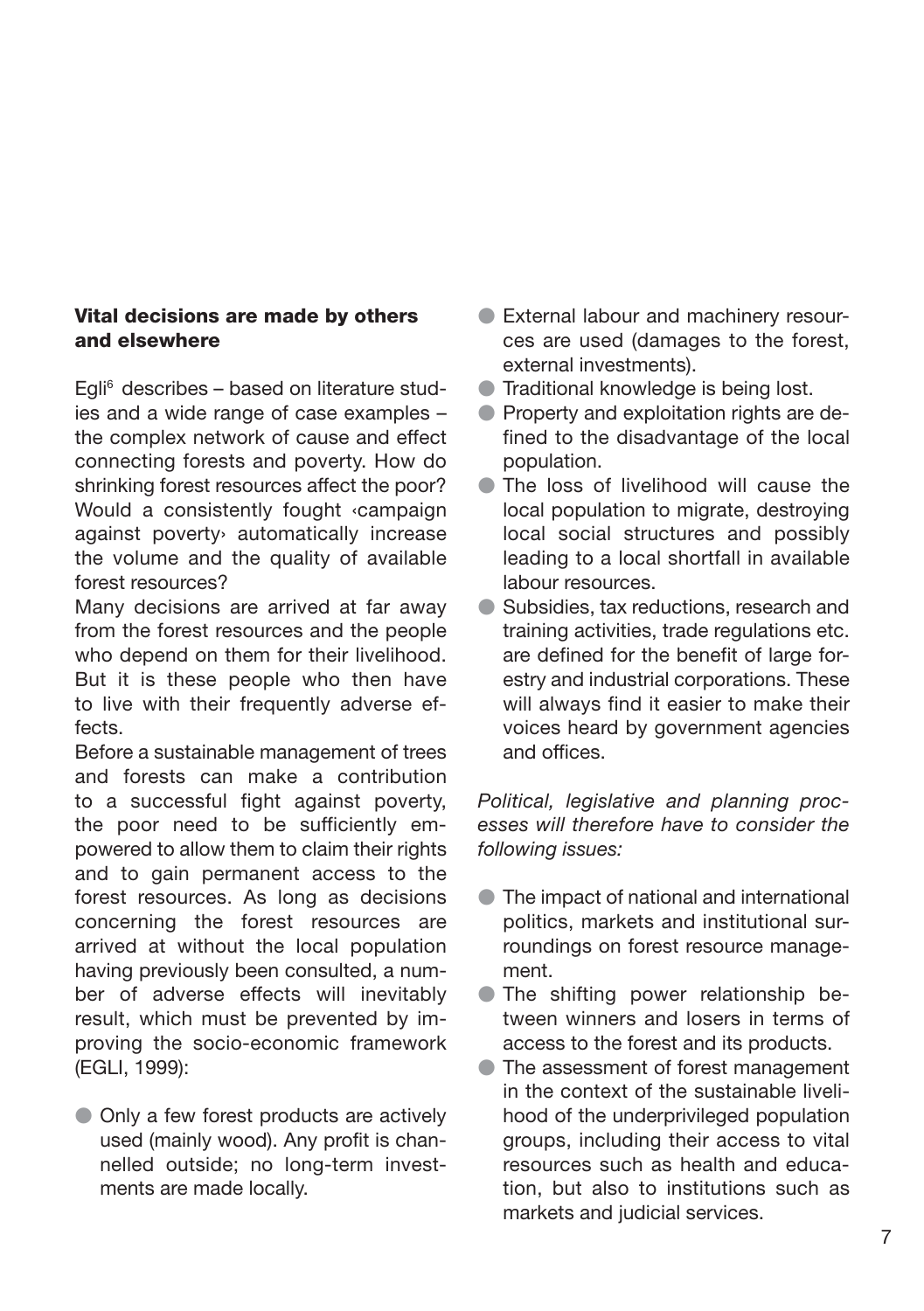- The forest needs and demands of forest owners and users with a particular view to the local poor,
- **Forest products and services including** the conditions on their respective markets.

The study draws a number of conclusions:

- In most parts of the world, countryside without forests and trees can be neither cultivated, protected nor permanently inhabited.
- Degradation of the forest affects everyone, but most strongly those at the bottom of the socio-economic scale.
- The destruction of forests can be both the cause and the effect of poverty or prosperity. The destruction of forests and the rising levels of poverty, however, are often closely connected with certain power structures, centralised decision making processes and bad government.
- Promising responses include jobcreation schemes inside and outside the forest, attempts to increase agricultural productivity outside the forest and the institution of land reform laws to broaden the access to land resources.
- Economic growth will only assist in the fight against poverty if the poorest members of society are also given the chance to benefit.

 Sustainable forms of forest management to increase the general welfare and to alleviate and fight poverty require the political processes to be appropriately altered and adapted. Only a new ‹social contract› will ensure a fair distribution of and a general access to the natural resources.

### **Poverty equals small income plus hunger?**

A survey<sup>7</sup> about the tree and forest management needs of the poor among different stakeholders (conducted in different areas) demonstrates the extent to which the causes for poverty are intertwined and interwoven. It is generally held that five different forms of capital are required to establish a sustainable livelihood: *natural, physical, financial, human, and social capital*. The following list which is based on the results of the survey outlines the main problems of the poor in the acquisition and the use of these different forms of capital: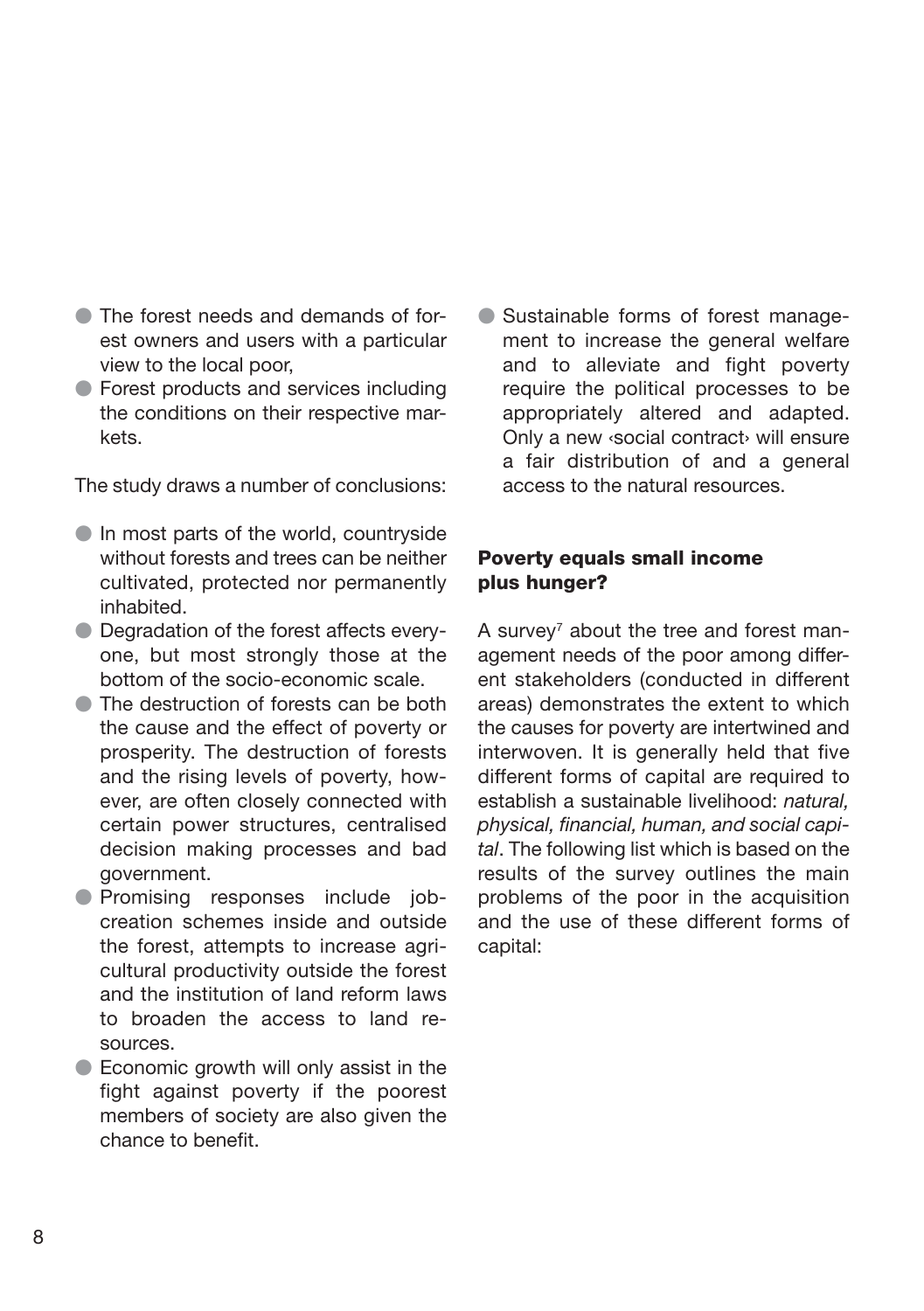**The main problems of poor population groups trying to establish sustainable livelihoods. Source: surveys in different regions (see MACQUEEN, Duncan)**

| natural capital   | Natural resources (soil, trees, water, pastures)<br>• Overuse through non-enforceable legal regulations and a lack of development plans.<br>• Low productivity, marginal agriculture (due to climate, soil and topography),<br>natural disasters (fires, floods, droughts etc.).<br>• Insufficient use of alternative options (lack of funds to increase production, lack of<br>information about markets and the opportunity to create added value through processing).                                          |
|-------------------|-------------------------------------------------------------------------------------------------------------------------------------------------------------------------------------------------------------------------------------------------------------------------------------------------------------------------------------------------------------------------------------------------------------------------------------------------------------------------------------------------------------------|
| physical capital  | Means of production (in private hands or part of the public infrastructure)<br>• Geographical isolation (long distances to the markets), in conjunction with a poorly<br>equipped public infrastructure (roads, communication links, schools, doctors and hospitals).<br>Lack of drinking water and many other elements of a healthy diet.<br>• Legal insecurity regarding the rights to own and use the land.<br>● Few working opportunities (includes opportunities outside the forest).                        |
| financial capital | Financial means and access to markets<br>• High risks for entrepreneurs, little or no organisation and cooperation between<br>the small companies, insufficient lobbying efforts.<br>● Few instruction and training opportunities with a view to savings and loans,<br>insufficient market information.<br>• The informal sector suffers from gaps in the legal regulations and inconsistently<br>handled fiscal guidelines.<br>• Obsolete processing methods, lack of experience in the development of products. |
| human capital     | Human factors<br>• Many people suffer from poor diets and a poor state of health.<br>• Few education and training opportunities.<br>Institutional structures are insufficiently equipped (as regards funding and skills)<br>for training / consulting purposes. Services are difficult to access.                                                                                                                                                                                                                 |
| social capital    | Social network<br>• No policy to decentralise decision making processes and allow the poor to participate.<br>• No training facilities to prepare the planning, budgeting and execution of measures<br>on local / communal level.                                                                                                                                                                                                                                                                                 |

In terms of the *Forestry Research Programme*, the conclusion is that the problems are in need of a *transdisciplinary approach8* .

Well thought-out solutions will only have a chance of being implemented after *political and institutional changes* have prepared the ground.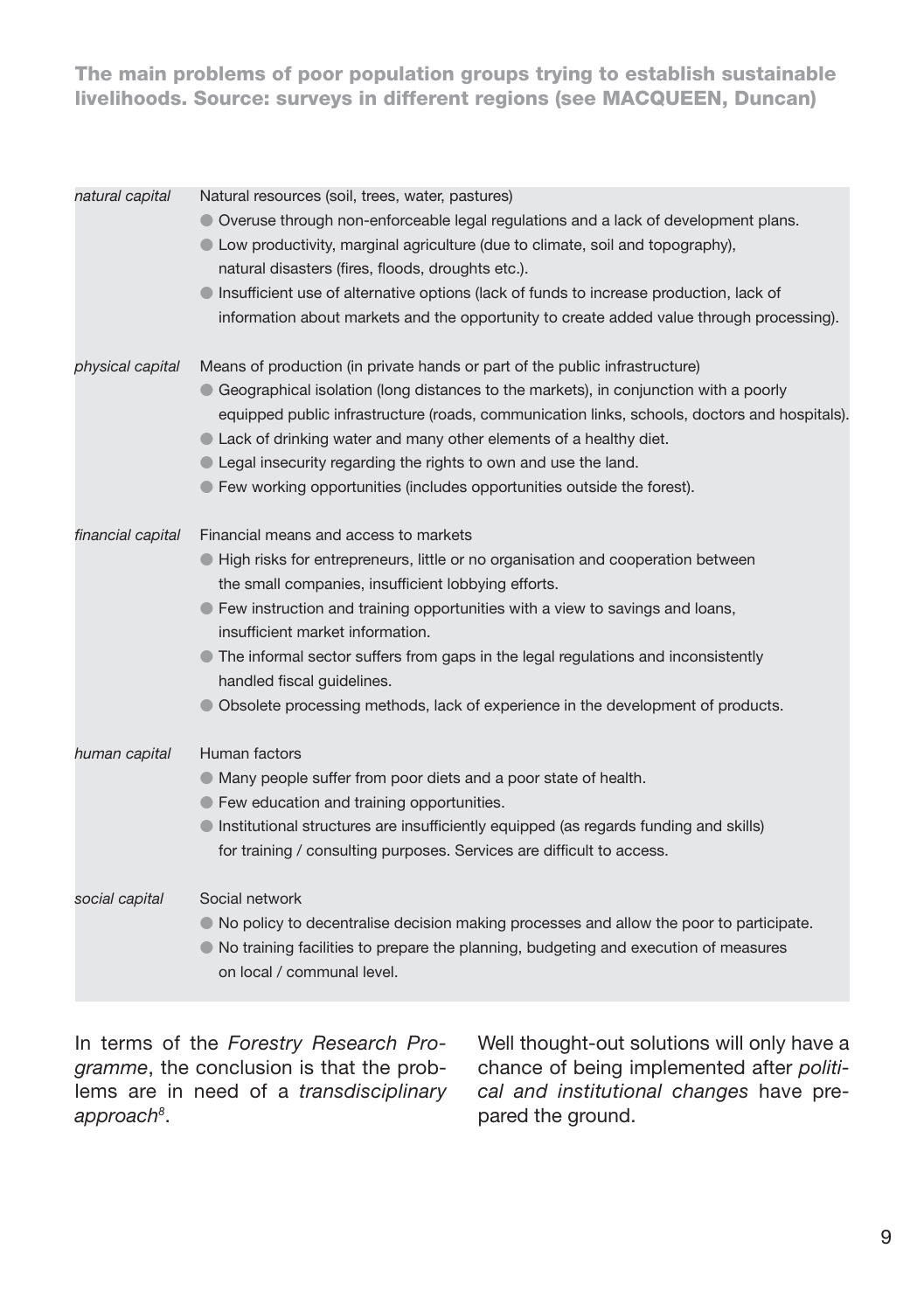# **How can the use of forest resources help to improve the living conditions of the poor? 2**

### **Better living conditions**

Forests and trees are more than just an assembly of organic wood and non-wood products. They fulfil a wide range of functions and have a substantial impact on the living conditions of human beings who depend on the forest for their livelihoods. The forest as a functional habitat with its drinking water, soil, wood, animal feed, fruit, game and medicinal plants is of central importance particularly for the most underprivileged and poorest members of society. Forests are their places of work and a resource for their own food as much as for their animals, they provide building materials and fuel, places for spiritual significance and for shelter – and they are providers of last resort in hard times.

Generally speaking, forests help to improve living conditions in the following areas<sup>9</sup>:

### **Subsistence products, agricultural input and higher incomes**

For the majority of the poor, the use and processing of forest products is only a part-time activity to complement seasonal agriculture or for want of other employment opportunities. Bartering or selling forest products often allows these people to acquire the means and instruments for other activities: seeds and fertilisers, the money to pay seasonal workers during the agricultural peak times of seeding and harvesting or the capital needed to trade. Forest products are also capable of generating ‹indirect income› by reducing the

amounts required to purchase animal feed, food (fruit, mushrooms, roots etc.), fuel (wood) or medicine.

### **More stable food supplies and means to acquire food**

Forests are an important resource for supplementary food products to complement a diet based on agricultural produce. Most rural households in the developing world rely in one way or another on the forest as a source of food for human beings and domestic animals. Wood quite often provides the only fuel for domestic cookery appliances: if there were no wood, families could not cook or boil their food, make it digestible and kill all germs in the process. Forests also provide the raw materials for agricultural tools, storage facilities, hunting and fishing utensils and feed for the domestic animals. Trees have an important role to play in the drinking water supply system and provide protection for animals and vegetable plots.

### **Less vulnerability in hard times: the forest as a safety net**

Poor families often live on the edge and cannot make provisions for emergencies. High-energy forest foods such as roots, bulbs and nuts can be of vital importance after floods, long periods of drought, famines and wars. Forests and trees have an important role to play as a safety net (an emergency reserve) to help families survive emergencies such as bad harvests, unemployment, illnesses or unexpected expenses.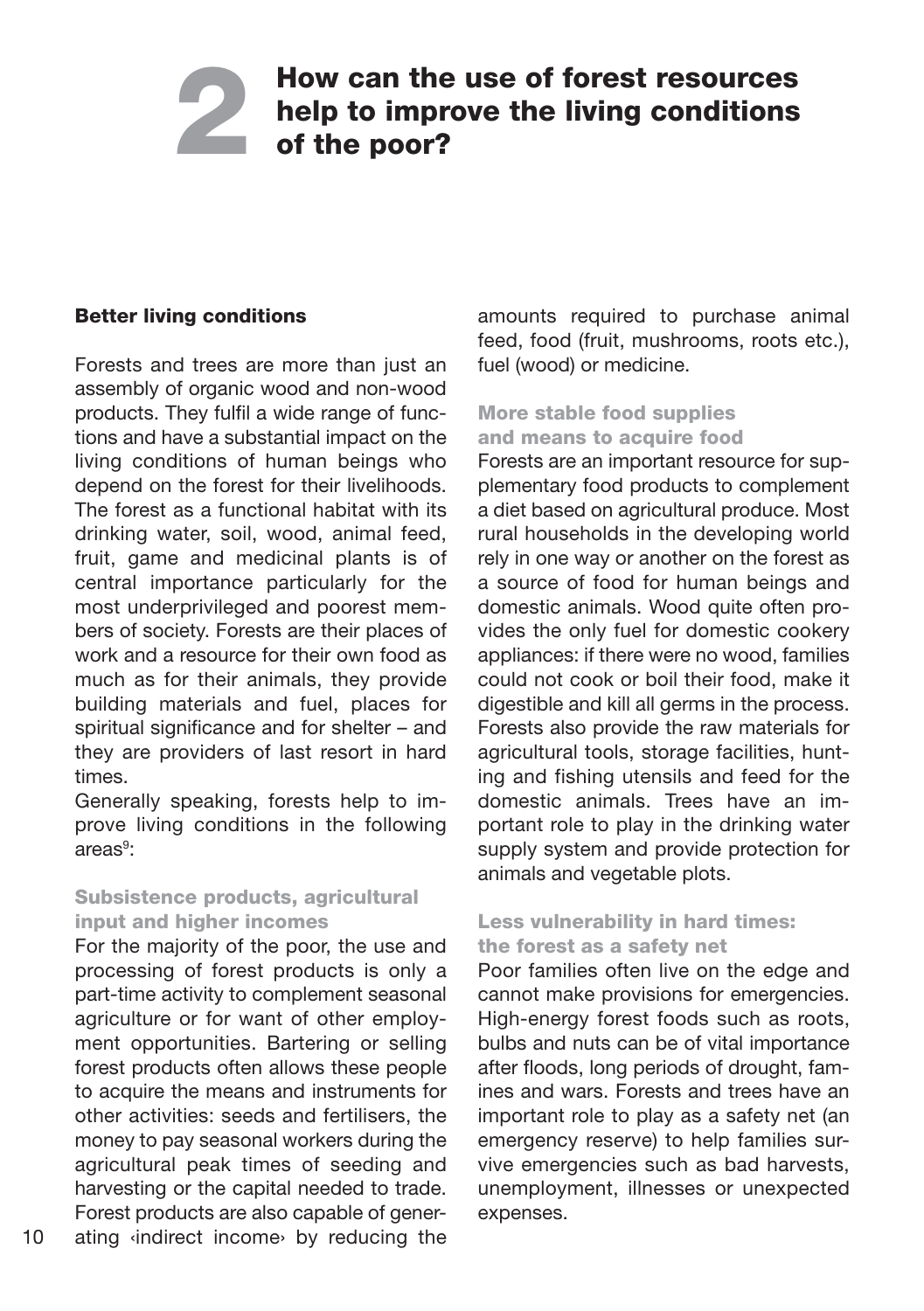**Sustainable use of natural resources** A sustainable use of natural resources is a vital precondition for a sustainable livelihood. This is true for all population groups, but particularly so for the rural poor. They are extremely susceptible to a destruction of their local livelihoods. This must not be understood to mean that poverty prevents investments into the environment. Examples demonstrate that poor population groups are willing and able to raise enormous «venture capital» (in the form of time and labour) for such projects if they look promising enough. Technical solutions will fail unless they are based on local experience.

### **A better quality of life**

Forests provide not only income and livelihoods, but also non-material goods and services. Most societies acknowledge the special importance of trees and forests by making them the focus of religious, cultural and spiritual ceremonies or legal proceedings. The perception of someone's own prosperity and quality of life is the product of many factors, including selfrespect, the pride in one's capacity to analyse and solve one's problems independently, access to sources of knowledge and services etc. Initiatives which regulate and improve the general access to forest resources and which are based on fair and participatory decision making processes will help to increase the collective prosperity, in particular that of the poor.

This is also why poor population groups need to be integrated into the planning process involving the forests, and why those concerned must be given responsibility for the pertinent decisions.

### **Lessons from past experience**

**The poor are aware of their poverty** Questions about the origin of poverty and possible strategies of fighting it are extremely complex and are subject to one's personal point of view. Poverty affects the entire range of people's lives and manifests itself first and foremost as the feeling of being powerless and incapable of escaping a desperate situation. The fight against this feeling, the *promotion of empowerment*, is seen as an important battle in the war against poverty. The idea that those affected by poverty need to participate actively in the management of the available resources is in principle uncontested. Before the appropriate steps can be taken, however, more concrete and more clearly defined strategies will have to be agreed. First of all, it will have to become clearer who the underprivileged target groups are. Poverty Assessments to be carried out in close cooperation with the groups concerned – will help to establish a database regarding the poverty situation in the partner country and the project  $area<sup>10</sup>$ 

### **Decentralised and joint decisions about the use of natural resources**

Sustainable growth in production, improved access to the means of production and the capability to influence the underly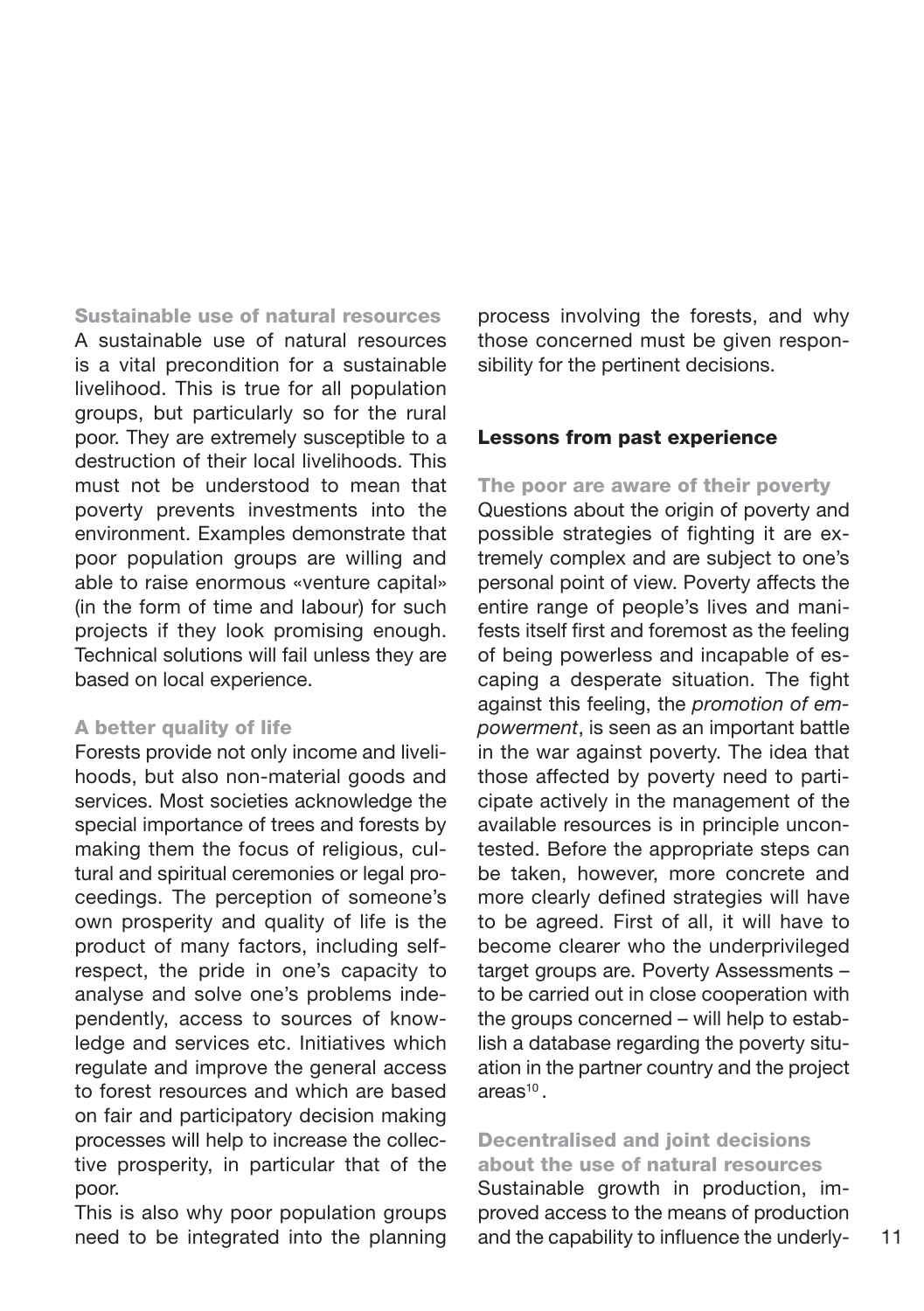ing conditions all contribute to alleviate and eradicate poverty. Often there is a sufficient amount of local knowledge and skills for a sustainable use of forest products. The forest as a place of work and a source of additional income is capable of alleviating poverty provided the poor are enabled to make use of the respective opportunities.

Most interventions fail to recognise the special role of women although, in most countries, women are bearing the main responsibility for the use of forest resources. It is vital to analyse the user groups correctly in order to recognise and eventually fulfil their needs.

Processes regarding the fair exploitation of forest resources in rural areas quite often overlap with projects of community cooperation. The system of Collaborative Forest Management – i.e. contracts combining governmental control with local decisions – stimulates the development of learning processes which may encourage the participants to tackle other problems outside the forest boundaries.

### **Forests have a substantial relevance for development policies**

Forests with all their products, services and their biological diversity have a large impact on questions of local development. Strategies in the fight against poverty need a transdisciplinary approach in order to get a grip on the complexities of the situation. This is not a demand for a return of the integrated rural development projects of the 70s and 80s where the

network of services run by the government. It is more important to support processes which enable the smallholders to participate in decision making processes and to trade independently on the market.

While merely technical forestry projects are slipping down the priority lists, forests are becoming ever more important – and this not only in programmes about the use of sustainable resources, but also in areas such as good government, income support and promotion of social justice.

### **Poverty-oriented, participatory monitoring and empowerment**

12 smallholders were supported through a and to level the differences in the distribu-Development cooperation projects are often implicitly understood as battles in the fight against poverty. While this may be «self-evident» to some, it is actually quite difficult to find any palpable evidence for this in real life. The assumption that better living conditions for those who are already (to some extent) privileged will, at some stage, also help to improve the life of the poor has unfortunately not been confirmed. What is required is a combination of participatory monitoring procedures<sup>11</sup> to safeguard subjectivity and multidimensionality in the analysis of poverty with a differentiating outside perspective on the uneven distribution of wealth and privileges. This in turn requires a poverty-oriented definition of the basic parameters (poverty assessments, gender assessments). When it comes to evaluating the measures intended to eradicate poverty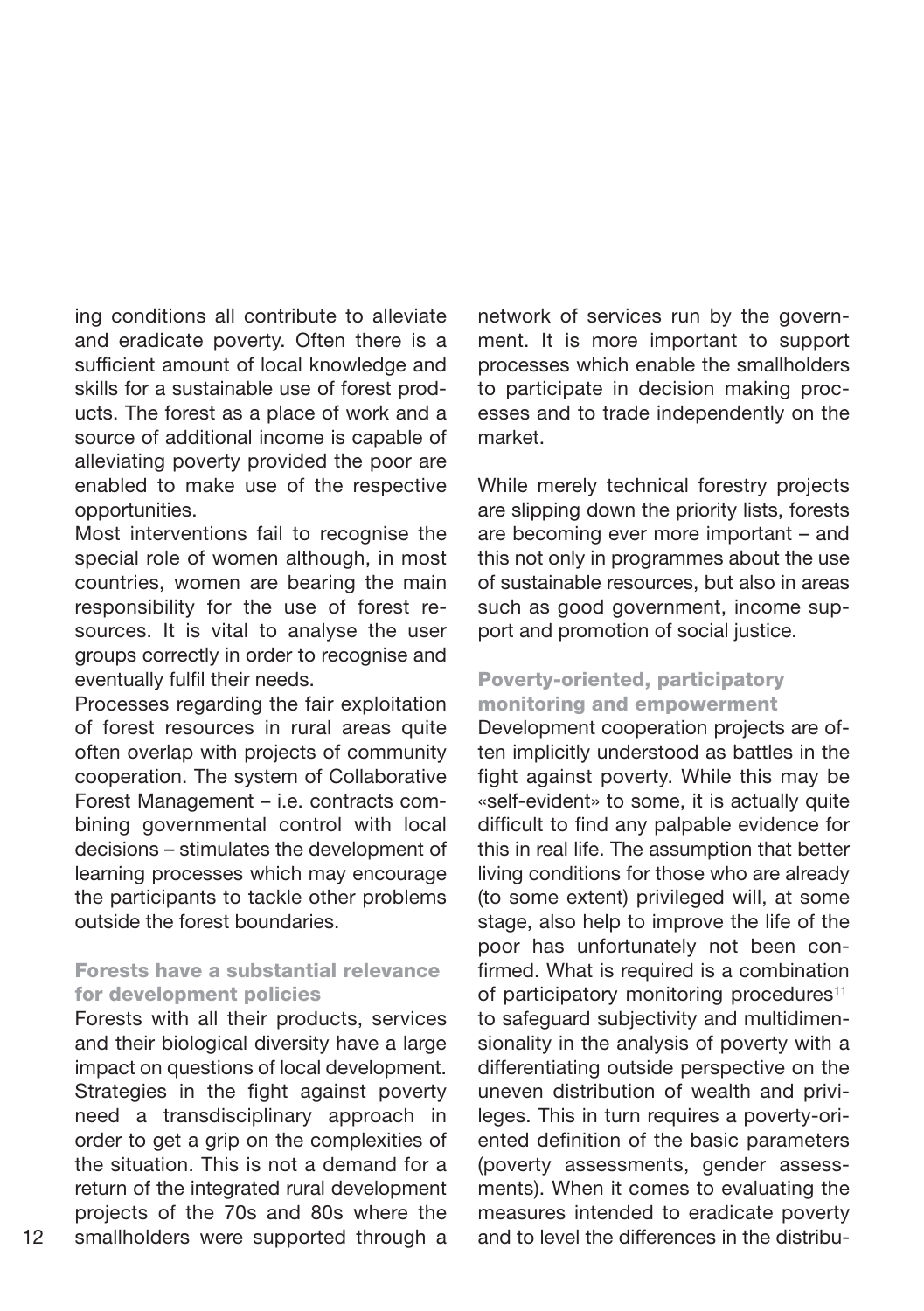tion of wealth and privileges, it is at least as important to eradicate the causes of poverty as well.

Empowerment seeks a *direct* approach to a solution by involving those concerned and by promoting concepts such as responsibility and self-reliance. It supports those immediately concerned, either directly or through intermediate organisations. The *indirect* steps, however, which target the socio-economic framework and exogenous causes of poverty are of equal importance. Existing power structures, legal and fiscal regulations and the distribution of resources (including skills and knowledge) can only be changed under strong political pressure which needs to be generated primarily by those who are concerned themselves. The fight against poverty must aim to ensure a fairer and more even distribution of wealth and privileges. Making poverty less miserable is not enough.

### **More SDC-studies on the subject**

An analysis of the implementation of strategies in the fight against poverty in the context of a comprehensive study<sup>12</sup> of existing programme documents points out the lack of explicit objectives integrated into the practical work. Despite the passionate commitment and wide experience of people working for the projects there is a lack of systematic documentation and coherent monitoring systems.

In late 2000, the SDC issued an orientation paper<sup>13</sup> which attempted to integrate the views of the poor themselves and the aid institutions into one comprehensive definition of poverty.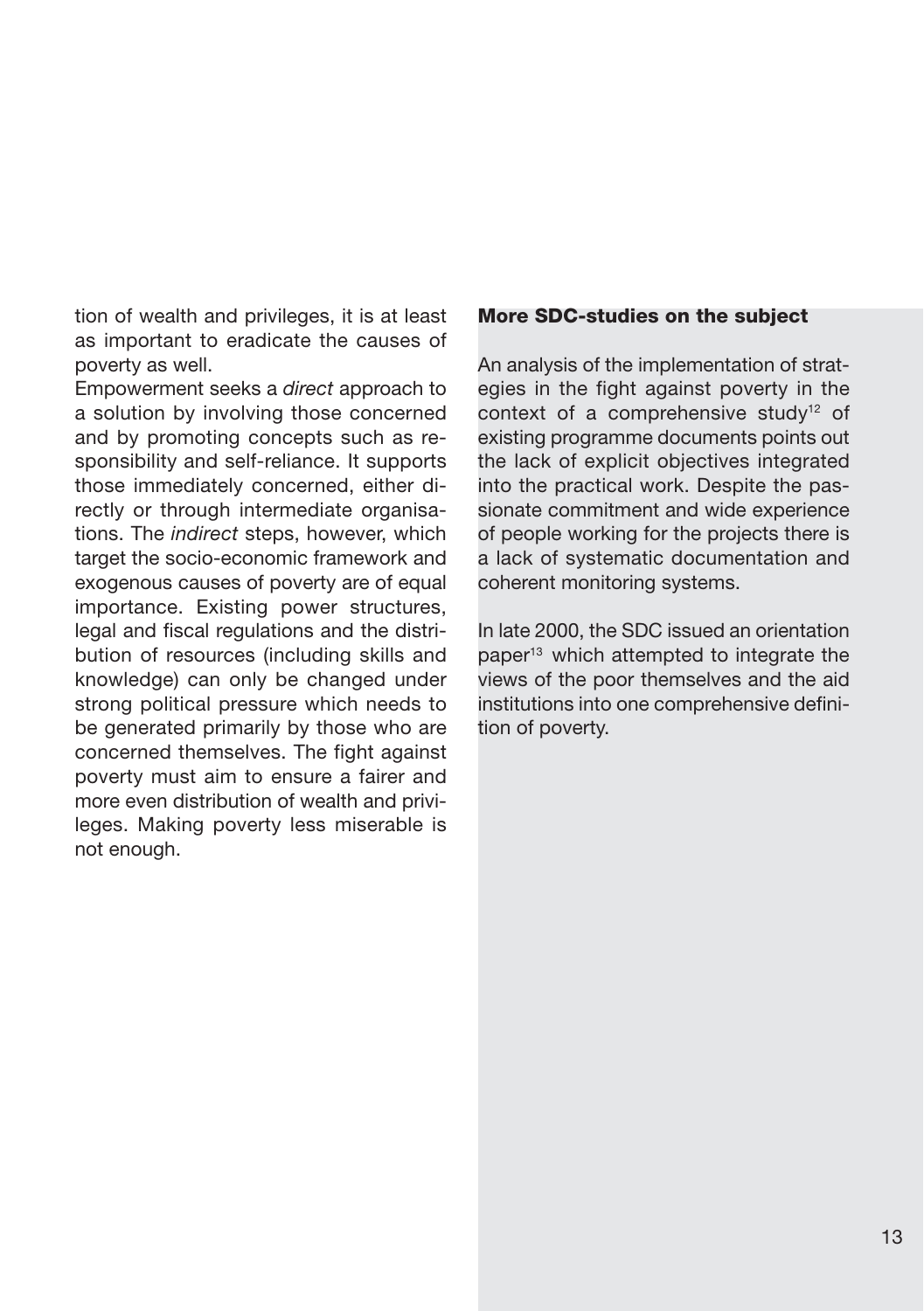# **What must be done to make trees and forests more useful for the poor?**

### **A willingness to put things into a new perspective**

**3**

Trees and forests make a substantial contribution to the livelihood of the rural population. Permanent improvements to the living conditions of the poor require the poor themselves to focus on their needs, to analyse the socio-economic framework and to push for the necessary changes on all levels of politics and society. The management of forest resources is a particularly appropriate stage for such an attempt since it directly concerns a large number of the poor.

The following issues have a particularly high rank of priority:

### **Focus on poor population groups and women**

Since trees and forests have a vital importance for the livelihood of the poor, decision making processes must involve those who are concerned by them. First, the question how and by whom these groups can be represented and how a fair access to the existing resources can be guaranteed needs to be addressed. This discussion must be based on an analysis that clearly states under what conditions the forest resources are being used, who is responsible for them and for what groups of people and what groups of products access needs to be improved or created. This process is also intended to give the needs of women and children a voice. Cooperative behaviour patterns are a precondition for success.

In many countries, the most important step would be the (parallel) change of the political and legal framework with a view to anchor participatory mechanisms firmly in the law. In places where control and management capacities are weak, they will need to be strengthened and supported.

### **Guarantee and secure the access to forest resources**

For trees and forests to be able to live up to their role as poor people's resource for additional income and emergency, the right of access to them needs to be established and permanently guaranteed. This in turn is a function of well-run local organisations (mainly on community level) supported by forest laws and policies, clearly defined property and access rights and participation-oriented planning guidelines.

Development cooperation groups have the task of supporting different institutions (on both government and NGO levels) to promote reforms in favour of a higher degree of social justice, to carry out analyses of the needs of poor population groups and of the existing resources and to support local organisation networks which are working towards a sustainable use of forest resources.

### **Create incentives to plant and nurture trees**

Poor producers must be given access to the means of production, market information and the means of distribution to be able to trade on the markets for forest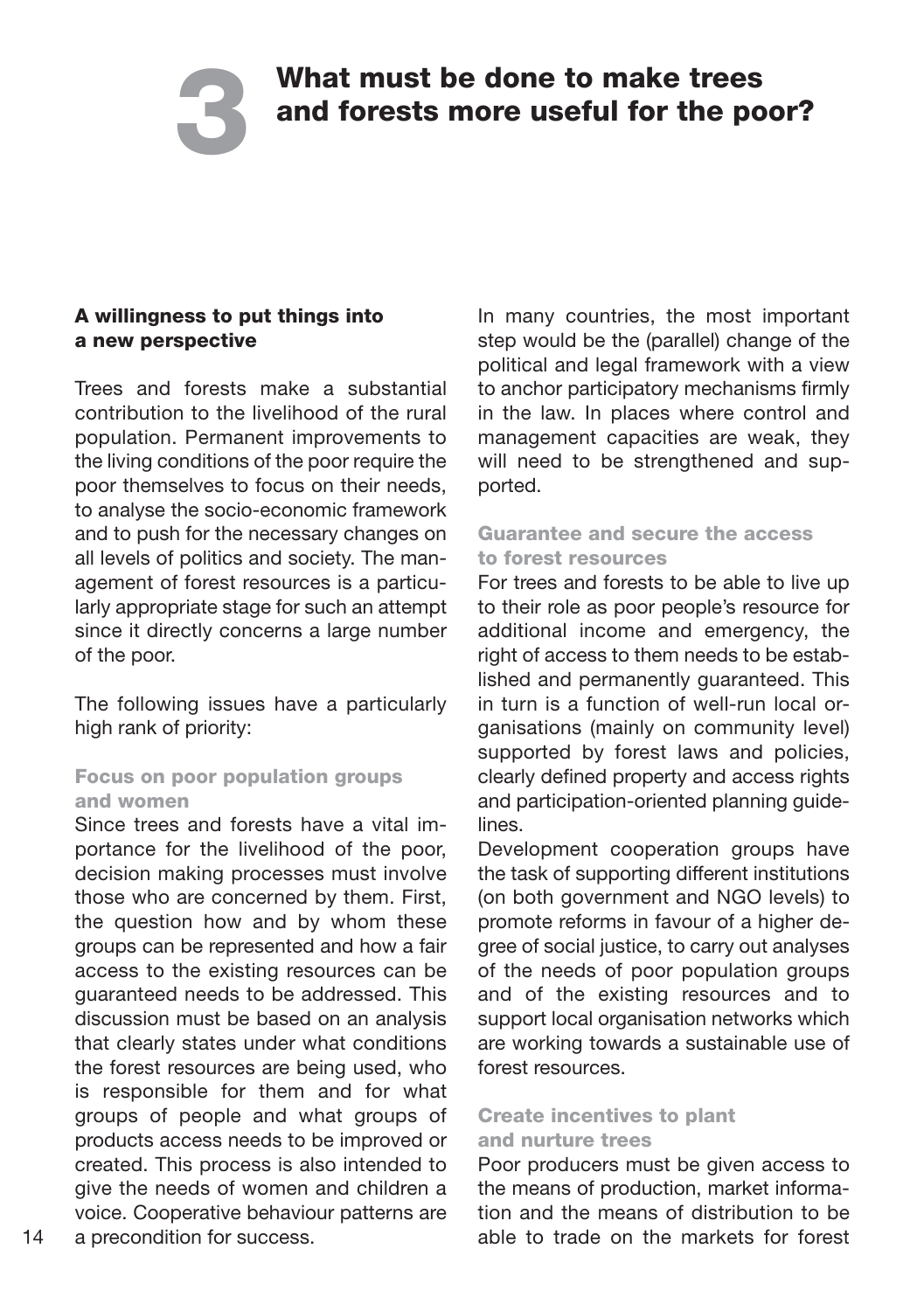products. More and better incentives need to be created for the poor to participate in the national and international afforestation programmes.

Advice about ways to cultivate and exploit the different types of trees must be provided and made easily accessible. Particular stress should be put on the possibilities to combine the cultivation of trees with agriculture *(agroforestry)*. Organised producer and marketing cooperatives should – in conjunction with a povertyoriented trade policy – help the farmers to receive a fair price for their goods.

### **Develop the production in niche sectors**

Crafts and small enterprises based on forest products (both wood and non-wood) provide a large job potential for poor families (with no land of their own) to help them generate additional income and acquire a degree of independence. These people, however, need access to financial services (savings and loans), technical skills and knowledge, market information and training opportunities before they can embark upon a career as small entrepreneurs. Training programmes must be designed to suit the special needs of the poor in order to enable them to improve their chances on the market. Particular attention needs to be paid to the needs of women who are often denied access to loans and certain market segments.

Any successful and sustainable improvement of the earning power of the rural poor must be based upon a trade and fiscal policy which has been tailored to their specific needs. It is also vital that the existing resources are neither plundered nor destroyed but managed in compliance with the principles of sustainable development.

### **Evaluate and reward the forests' environmental contributions**

This is a practice more honoured in the breach than in the observance of the principles of sustainable development. The practice can help to diversify rural incomes permanently while simultaneously improving the living conditions for the population «downstream». Few people can contest the fact that forests can a have beneficial impact, be it as a protection against natural dangers, a safeguard for biodiversity and clean water resources, a force in the generation of the landscape and a point of attraction for eco-tourists. It is, however, notoriously difficult to quantify the environmental contributions of the various forestry and agricultural practices and to find ways of rewarding the people concerned by setting up sustainable structures of institutional financing arrangements. This discussion is currently being revived in the wake of the debate surrounding carbon sinks, but to no (concrete) avail yet. There is a marked lack of reliable data on the basis of which financing mechanisms could then be developed. In connection with the fight against poverty, the question still remains to be addressed on how a fair reward scheme which gives the poor their due can be maintained in the long run.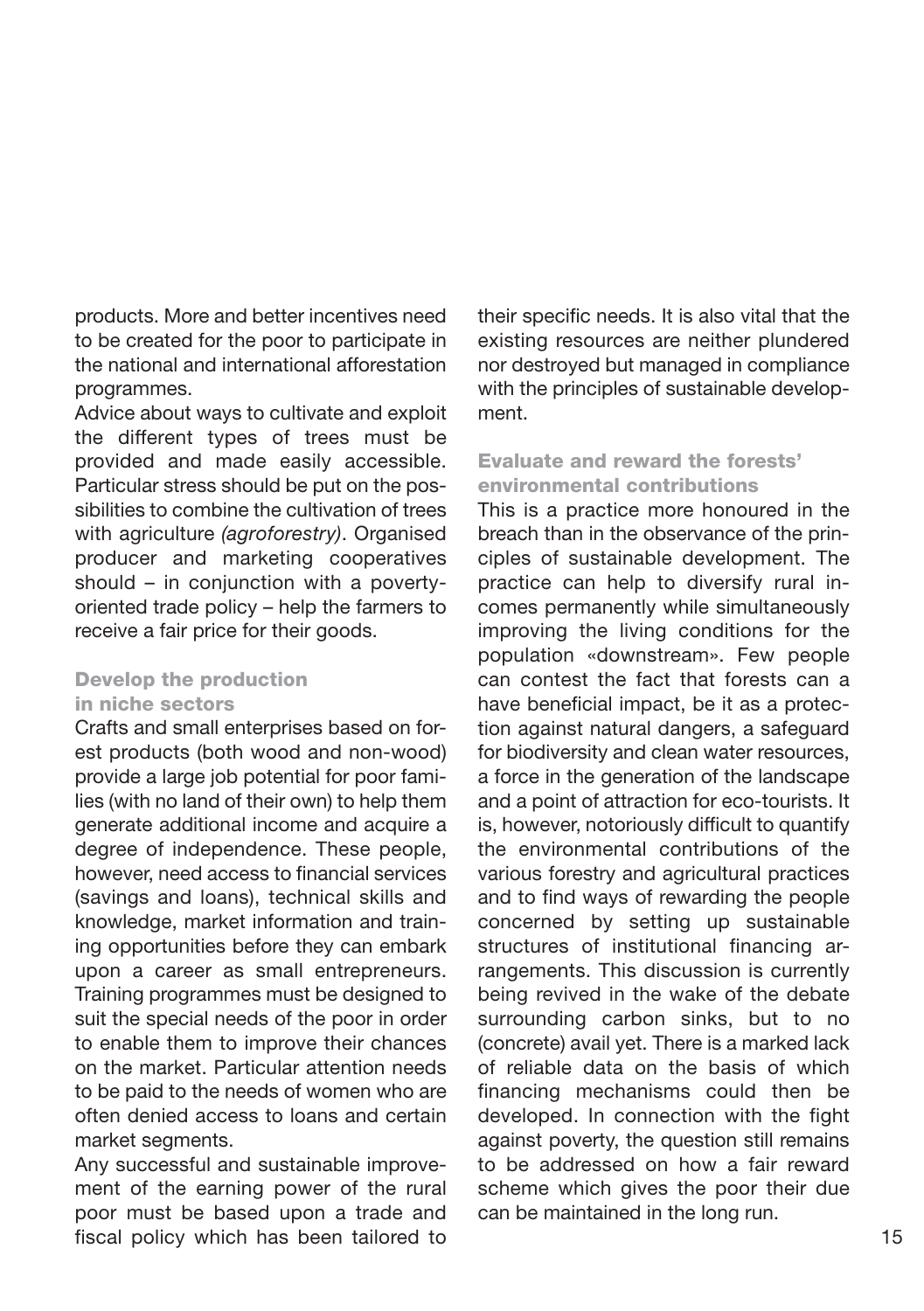### **The «fight» against poverty**

The objectives of development projects can be categorised according to their intended impact on poverty. The objectives range from *poverty neutral* (do not aggravate the situation or cause any new poverty), via *poverty alleviating or – reducing to aiming to eradicate poverty permanently.*

Not all projects are equally suited for the fight against poverty, but this ‹fight› needs to be transversally (and measurably) integrated into the planning process as a clearly stated objective. Poverty-neutral strategies will not be able to improve the poverty situation!

### **Alternatives outside the forests?**

In the next few decades, products from trees and forests will still have an important role to play in the economic lives of the poor. At the same time, however, populations will rise and put forest resources under ever increasing pressure. The growth in productivity will not be able to keep up with the pace of this development, and consequently the poor will need help in finding alternative livelihoods outside the forests. In countries with few forests, the improvement of agricultural production and processing techniques can solve many of the pertinent problems. The forest resources will meanwhile not lose their function as the 'provider of last resort' for the poor families. The challenge will be to preserve trees and forests both as productive economic factors and as a safety net with all their environmental benefits. If this particular circle can be squared, everybody will be a winner: improved protection from natural disasters and cleaner, healthier drinking water supplies will feature among the results.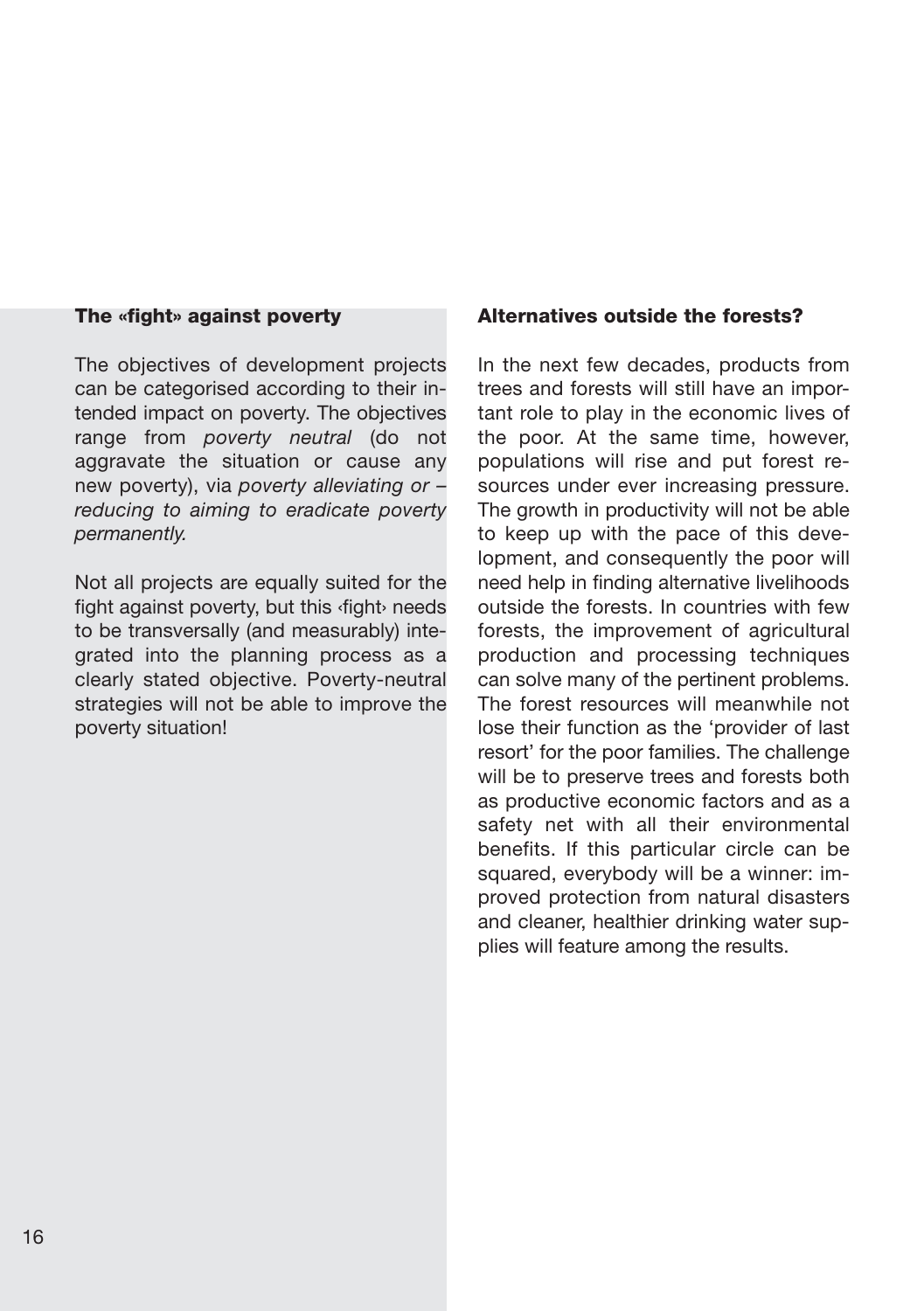# **What conclusions need to be drawn, what steps need to be taken? 4**

Forests make an important contribution to the quality of life for all human beings. *For many poor families in the East and South, meanwhile, the use of forest resources is a crucial means to survival and the focus of their lives.* Forests provide the basic ingredients for their meals, help them generate additional income and serve as indispensable emergency reserves. Whereas many of us think of forest products mainly in terms of timber, for the poor, firewood, non-wood products and non-material environmental functions are of much higher relevance.

This paper has demonstrated that a fair access of the poor to these resources is subject to *political and social changes*.

What contribution can we make in our activities?:

- **Past experiences in the areas of forest** conservation and sustainable use of forest resources have demonstrated that successful forest management strategies need to be developed from the perspective of the poor themselves. We, the outsiders, have to learn to see things from their point of view. We need to *act together with the poor* in a spirit of true partnership.
- We cannot win the war against poverty by relying on the *collateral effects* of development programmes. We need to develop new concepts and ask the poor themselves to help us design new monitoring instruments. The donor institutions have an important role to play in the field of education and training

and can help to create the right local and national conditions for programmes to prosper.

- These conditions include clear legal definitions of property rights, rights of use and rights of access. Only when poverty-oriented guidelines have been implemented will it be possible to motivate the poor sufficiently to participate in the decision making processes.
- In order to enable the poor to express their needs, *poverty assessments* will have to make the local situation more transparent. The poor must be enabled and empowered to ‹read› their situation and to insist on their *rights to participate in the design of the legal and political framework*. Planning procedures for the use of forest resources will have to be adapted to the changed sociopolitical parameters and will have to accommodate the needs of women and children – not only because they will be concerned by the decisions in question, but also because they are the planning authorities' partners under the terms of the new social contract.
- By strengthening the *negotiating position of the underprivileged*, one can also increase their self-confidence, in particular if their knowledge and abilities to arrive at solutions of their own are taken seriously. This will also help them to assert their interests in other areas of their lives.
- New management agreements concerning the use of forest resources are intimately connected with *changes of power structures and the generation of*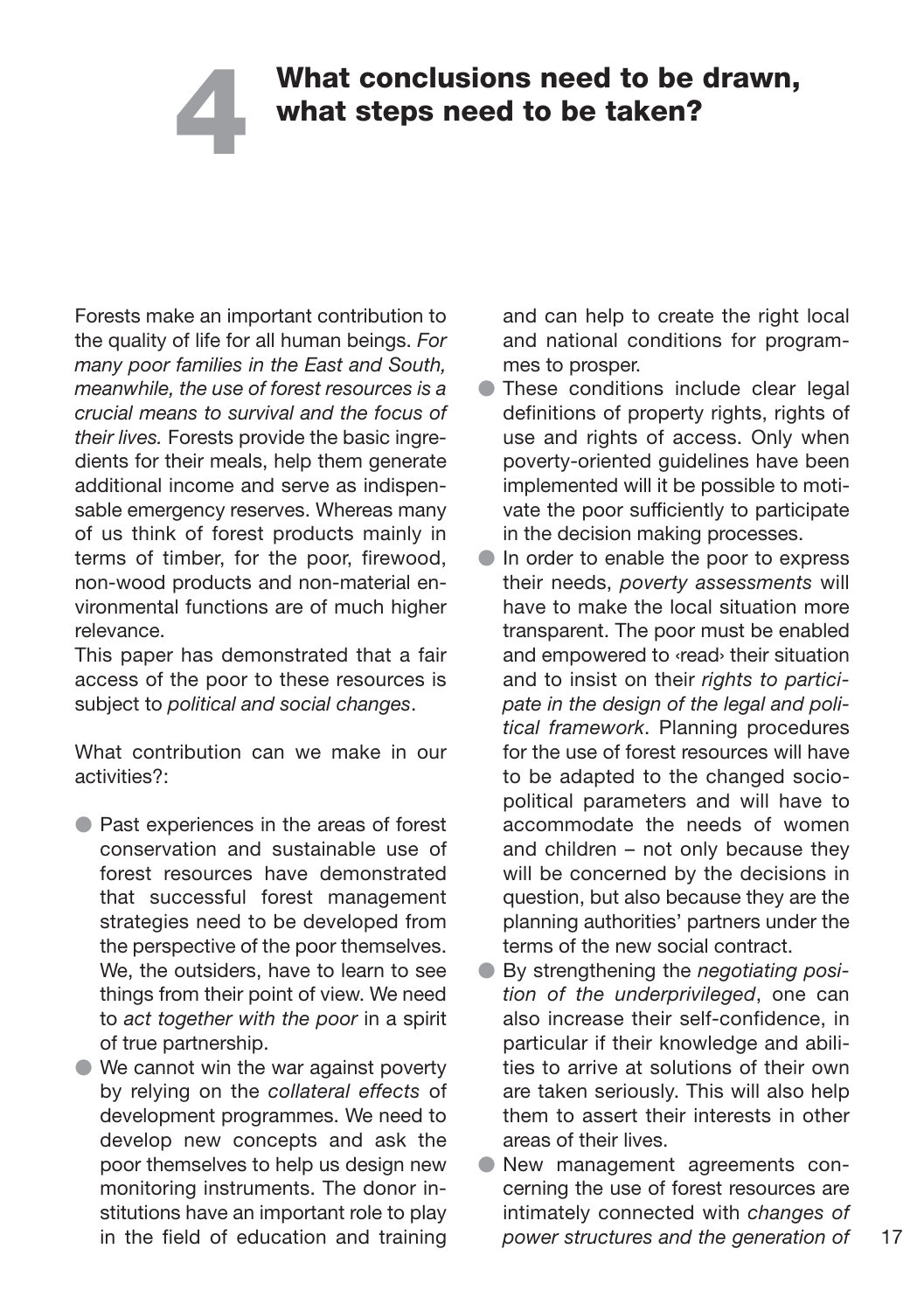*conflicts*. By placing themselves squarely behind the underprivileged, donor institutions can give the poor some hope of improving their otherwise desperate situations.

- **Past experience has shown that agree**ments for joint forms of forest use have far *better chances of permanently preserving the forest resources*, if they have been concluded with the active participation of the poor and women. Participatory models of use should be supported with a particularly high rank of priority.
- Decisions about the use of forest resources need to be arrived at *in a decentralised and political fashion*. This is subject to the existence of a local will and ability to recognise the problems and to help in shaping the future. Switzerland has a vast experience with this type of local democracy.

A wide range of different cases can be found in the history of international cooperation which demonstrates that the hope for changes such as those described above is well founded.

Switzerland can lay down the cornerstones for such developments in international agreements – by implementing the climate and biodiversity convention, by influencing the process of the United Nations Forum on Forests (UNFF) and the international convention on tropical timber (ITTO) and by participating in the RIO+10 debate about sustainable development.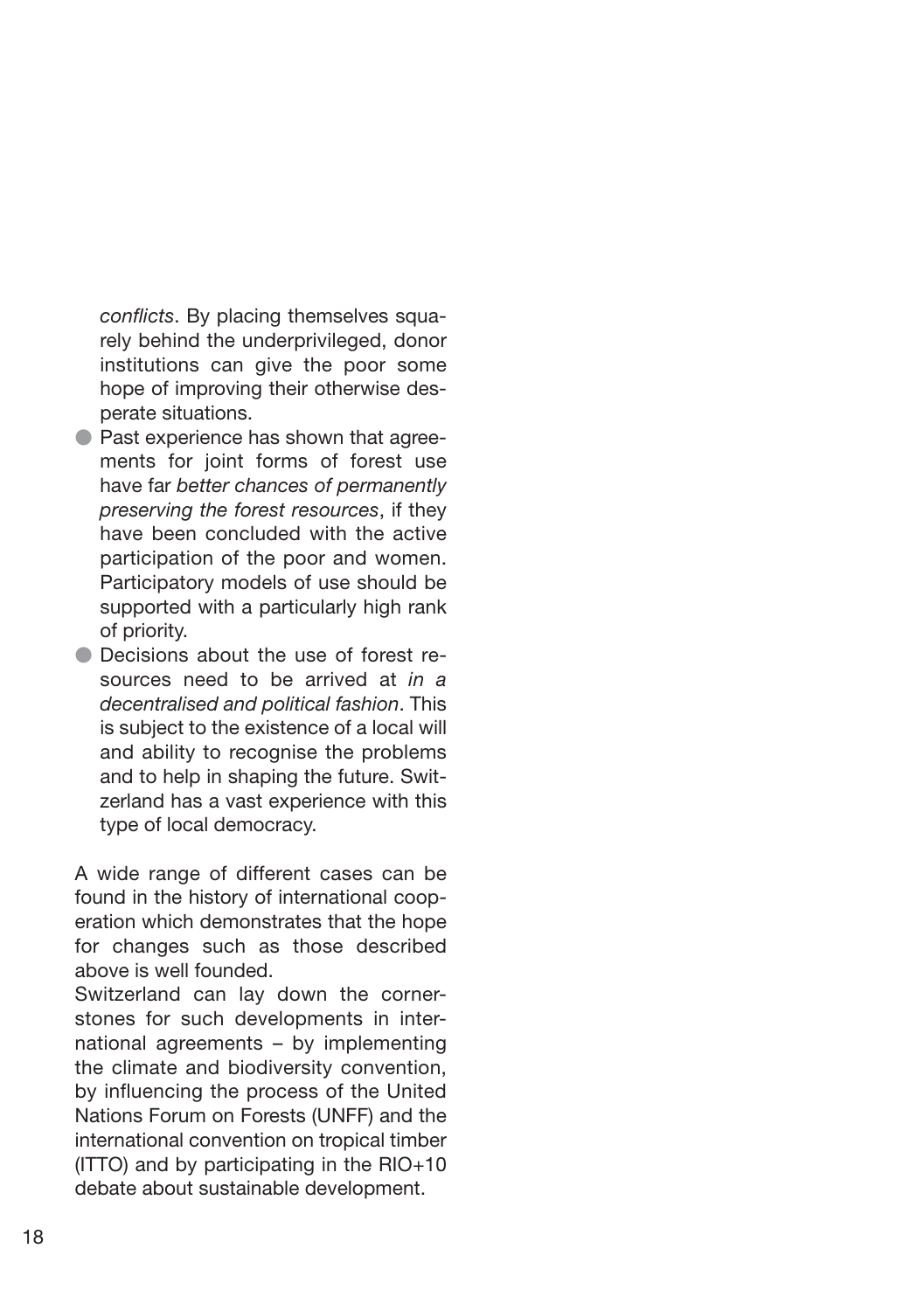- 1 Egger, M. and Egger, J.P. (1998): *Querschnittanalyse Armutsbekämpfung und Empowerment*, study of the IUED/NADEL, commissioned by SDC
- 2 Swiss Agency for Development and Cooperation (SDC), State Secretariat for Economic Affairs (seco), Swiss Agency for the Environment, Forests and Landscape (SAEFL)
- 3 SDC-supported symposium in Interlaken Sep. 30 to Oct. 4, 2001. (http://www.cde.unibe.ch)
- 4 Shepherd, Gill; Arnold, Mike; Bass, Steve (1999): *Forests and Sustainable Livelihoods – Current understanding, emerging issues and their implications for World Bank Forest Policy and funding priorities*
- 5 Worldbank (December 24, 2000): *Towards a Revised Forest Strategy for the World Bank Group*, draft discussion paper and additional documents under http://wbln0018.worldbank.org/ essd/forestpol-e.nsf/MainView?OpenView
- 6 Egli, Arnold (1999): *Der Beitrag von Bäumen und Wäldern zur Armutsbekämpfung*, study commissioned by SDC
- 7 MacQueen, Duncan (1999+2000): *Demand surveys in Southern African region, Belize, Guyana und the Eastern Caribbean States and Central America*, Forestry Research Programme FFP, UK
- 8 i.e. interdisciplinary, solution-oriented and participatory. See also http://www.transdisciplinarity.ch
- 9 Warner, Katherine (2000): *Forestry and sustainable livelihoods*. UNASYLVA magazine issued by the FAO, vol. 51 no. 202, 2000/3
- 10 McGee, R. and Brock, K. (2001): *From Poverty Assessment to Policy Change: Processes, Actors and Data*, Institute of Developments Studies, Brighton, UK
- 11 i.e. monitoring procedures designed with the help of those concerned
- 12 Egger, M. and Egger, J.P. (1998): *Querschnittanalyse Armutsbekämpfung und Empowerment*, study by IUED/NADEL on behalf of the SDC
- 13 SDC, 2000 *Armut-Wohlstand*. Helping new recruits, instructors and active combatants in the fight against poverty.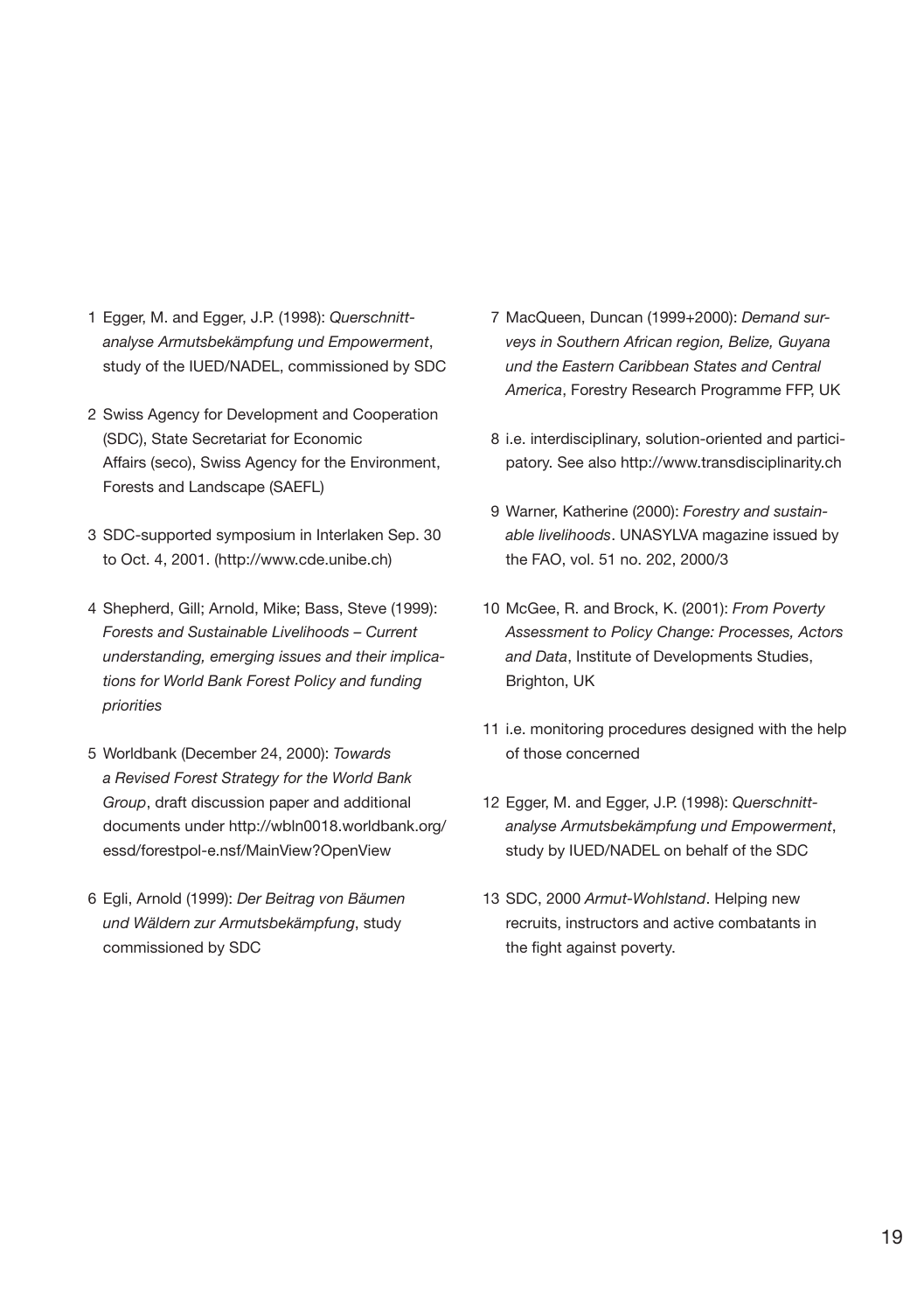### **Impressum**

Front page photograph: Vreni Dürr-Gubler, Frauenfeld

Layout: Atelier Bundi, Niederwangen

Printed by: Druckerei Paul Haupt AG, Berne

Circulation: 500 GER, 500 FRE, 600 ENG, 300 SPA

This paper has been published in August 2002 in German, English, French and Spanish.

Distributed by: Intercooperation, Post Box 6724, 3001 Berne Homepage: http://www.intercooperation.ch Series IC no 3 ISBN 3-906494-27-6